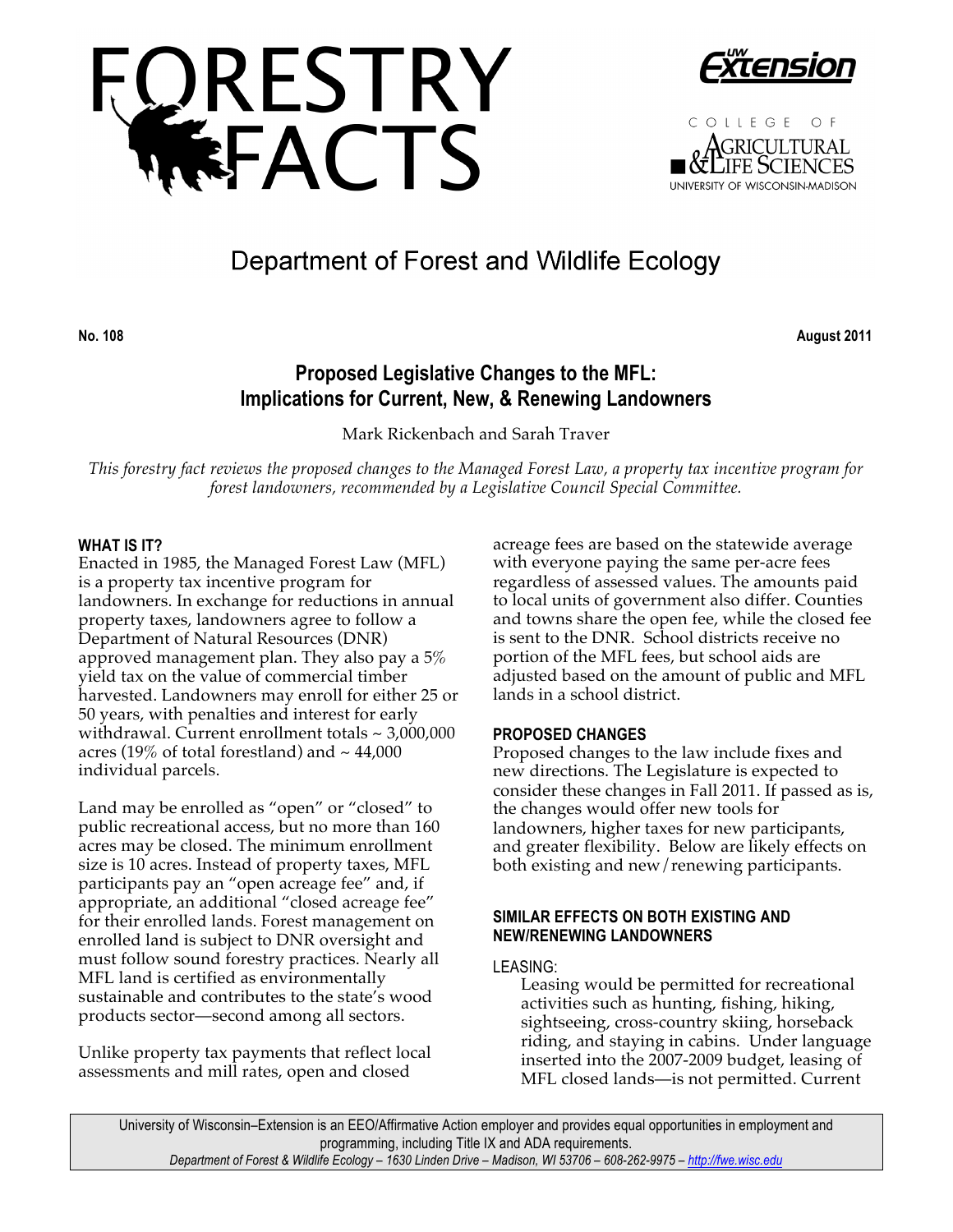law also limits the types of informal arrangements that a landowner and a user can enter into that might provide preferred access to that user. The proposed changes would repeal the leasing prohibition.

#### BOARD OF REVIEW:

Landowners could request a review of DNR decisions related to "sound forestry practices" (e.g., timber harvesting) under this provision. The Board of Review would be comprised of seven members including one landowner enrolled in the MFL. The Board would review the complaint and make a recommendation to the State Forester, who makes a final determination. Such a proceeding does not prevent legal recourse through contested case hearing, which is currently allowed.

# GROUP ENROLLMENTS:

The DNR would be directed to create new rules to allow for the creation of "MFL groups." In exchange for group membership, landowners would be permitted greater flexibility in timing and coordinating forestry practices with other group members. Effects are unclear as substantial deference is given to the administrative rules process to set group enrollment eligibility. We presume that all MFL participants (i.e., current, new, renewing) will be eligible, but that is not certain.

#### ANNUAL ALLOWABLE CUT:

This provision would apply if a landowner is part of "Group enrollment." Administratively, there are two categories of MFL enrollments: small and large. Small accounts are those held by woodland owners and are typically smaller than 1,000 acres. Small account landowners must have a DNR-approved, written management plan. Large accounts are comprised of forest industry and real estate investment trusts larger than 1,000 acres. These account holders must have a strong forest management capacity (e.g., foresters on staff, inventory data, etc.) and comply with DNR information requests, but operate with greater flexibility as to where and when to harvest. Both small and large account landowners must follow all applicable DNR rules.

Under this proposed change, the DNR would have to calculate how much timber large account holders would be allowed to harvest in a given year. Most likely, the allowable cut would provide a low and high value within which harvest volumes would fall.

#### FOREST ENTERPRISE AREAS:

The creation of "Forest Enterprise Areas" (FEAs) is also proposed. MFL enrollments are the basis for local aid payments that support sustainable forestry and forest-based economic development. As conceived, enterprise areas could offer incentives to landowners. Towns or counties with designated FEAs would be eligible to receive payments totaling \$1.00 and \$0.50, respectively, for each MFL acre in an FEA; towns and counties could then spend this money on sustainable forestry and forest-based economic development.

Under this proposal, the DNR is instructed to create administrative rules that allow the development of up to 10 pilot FEAs with an initial cumulative cap of 75,000 acres. Under full implementation, cumulative area would be capped at 200,000 acres. Payments to towns and counties would come from the forestry account of the conservation fund. Effects are unclear as deference is given to the administrative rules process to create forest enterprise area rules and application processes.

# **PRIMARY EFFECT ON NEW/RENEWING LANDOWNERS**

#### TAXATION:

The open acreage fee remains the same, but new closed acreage fees are proposed. Closed acreage fees would be the greater of either (a) the current method, or (b) 25% of the actual taxes that would apply to the parcel based on current assessments. Most new and renewing landowners would pay more. Current MFL enrollees would continue under their present closed fee schedule.

Currently, 100% of the closed acreage fee is allocated to the DNR. Under the proposed change, it would be distributed among the town (32%), county (48%), and DNR (20%). Also under this change, counties would have to spend 5/6 of their share to provide public recreation via purchase, lease, easement, or other agreement. If 40% of the land in the county is already available for public recreation, the 5/6 must be used to improve resource management.

#### **PRIMARY EFFECT ON EXISTING LANDOWNERS**

#### ADDITION TO EXISTING ORDERS:

Landowners could add up to 10 acres to an existing MFL entry with only the addition subject to new MFL open and closed rates. This may affect new/renewing landowners at some